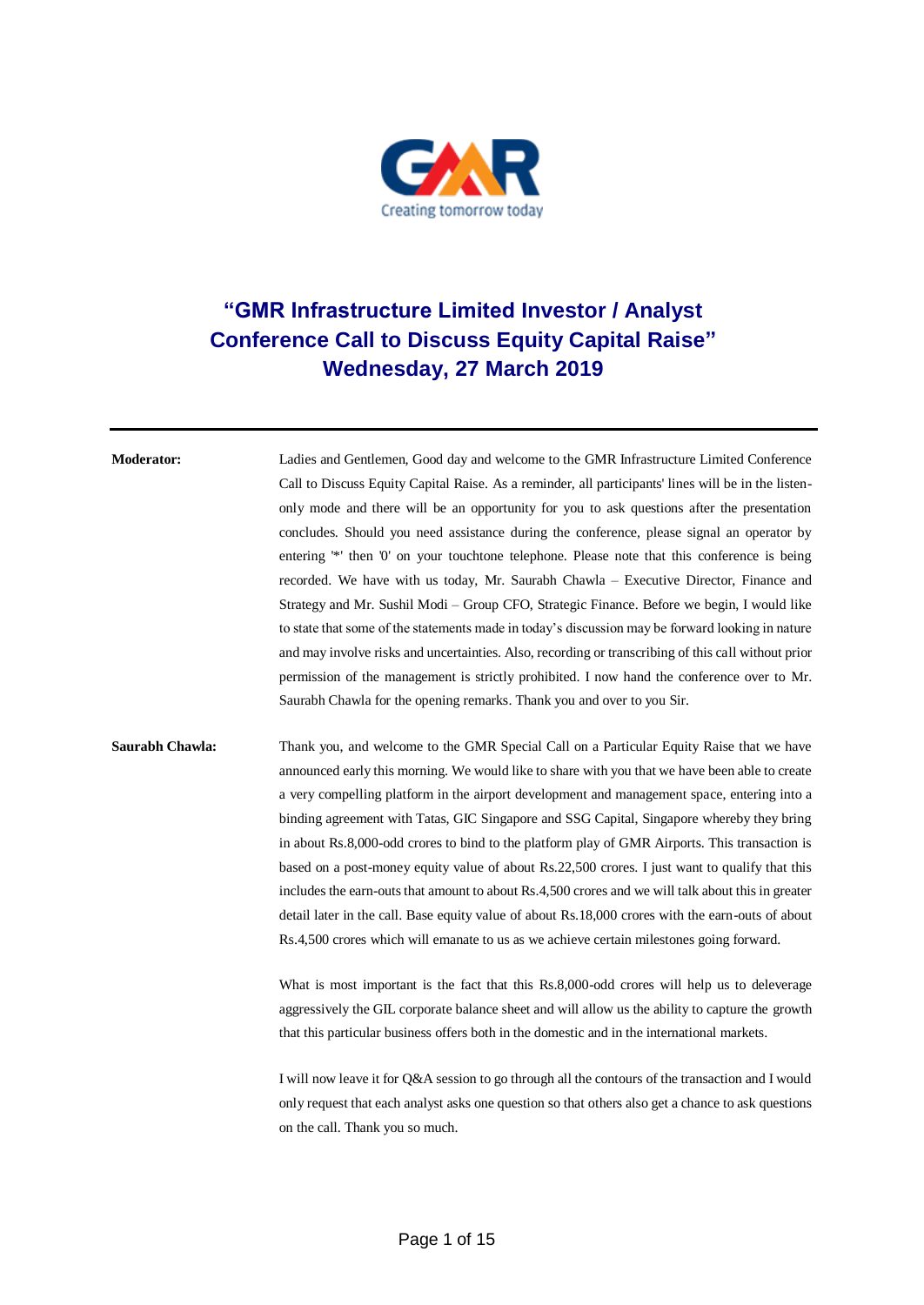

**Moderator:** Thank you very much, sir. Ladies and gentlemen, we will now begin the question-and-answer session. The first question is from the line of Ashish Shah from IDFC Securities. Please go ahead. **Ashish Shah**: Can you spell out the conditions attach to the earn-outs, so what is it that will give us the visibility for the Rs.22,500 crores valuation to be achieved? **Sushil Modi:** Some of these announcements are linked to more operating parameters in terms of the timing and the scale at which it gets achieved. So if I may give you a few examples, it is like duty-free business, how fast the duty-free business revenue kind of shapes up and at what rate. So, that is like one example. On a similar footing, another is the commercial real estate, in particular in Delhi. So can the monetization be as fast as what we all are contemplating. The good thing to note for all of you is that effectively as I speak the example, the significant portion of this example effectively has already been achieved because the monetization of Delhi Aerocity land that we announced last week, that has a significant element of it in terms of having already translated into reality. So, those are the kind of milestones that we have agreed. On achievement of which, the Rs.4,500-odd crores accrues to us which leads our shareholding from  $\sim$  54% to get increased to ~62%-odd. Ashish Shah: Sir, obviously, there will be several conditions attached to it, but what in your mind is a probability that these conditions will be achieved and we will get this additional Rs.4,500 crores, I mean, is it like in your own mind as management are you like 80% sure or 100% sure that these conditions can be achieved in a realistic manner? **Sushil Modi:** So, if you really ask us, I would say, we are more than 100% sure. So leave aside the 80% and 90% because we carry the confidence in our business plan which we have discussed with the investors and we have promised and we have agreed on certain yardstick and the benchmark which we know that we can definitely achieve and we will demonstrate that. **Saurabh Chawla:** Ashish, just to add, we have a five-year availability of time to achieve these earn-outs. So it is not that if I do not do it in next six months, then these earn-outs are not available. So there is sufficient time that is available and like Sushil said that in one particular case of real estate monetization in Delhi, we are more or less there. So we are quite confident that over the next five years or actually much before the expiry of five years we should be able to achieve these earn-outs and take our shareholding up to 62%-odd. **Ashish Shah**: Just a continuation on this, the increase in stake will not necessarily happen at the end of five years, it can happen as and when the conditions are achieved. So one will not have to wait for five years to see if the stake increases, it can happen in some progressive steps over the next five years? **Sushil Modi:** Some of the elements of these earn-outs will definitely take it to the five-odd years. So to that extent some part of it may happen earlier, but some portion of it will take it to the five years for sure.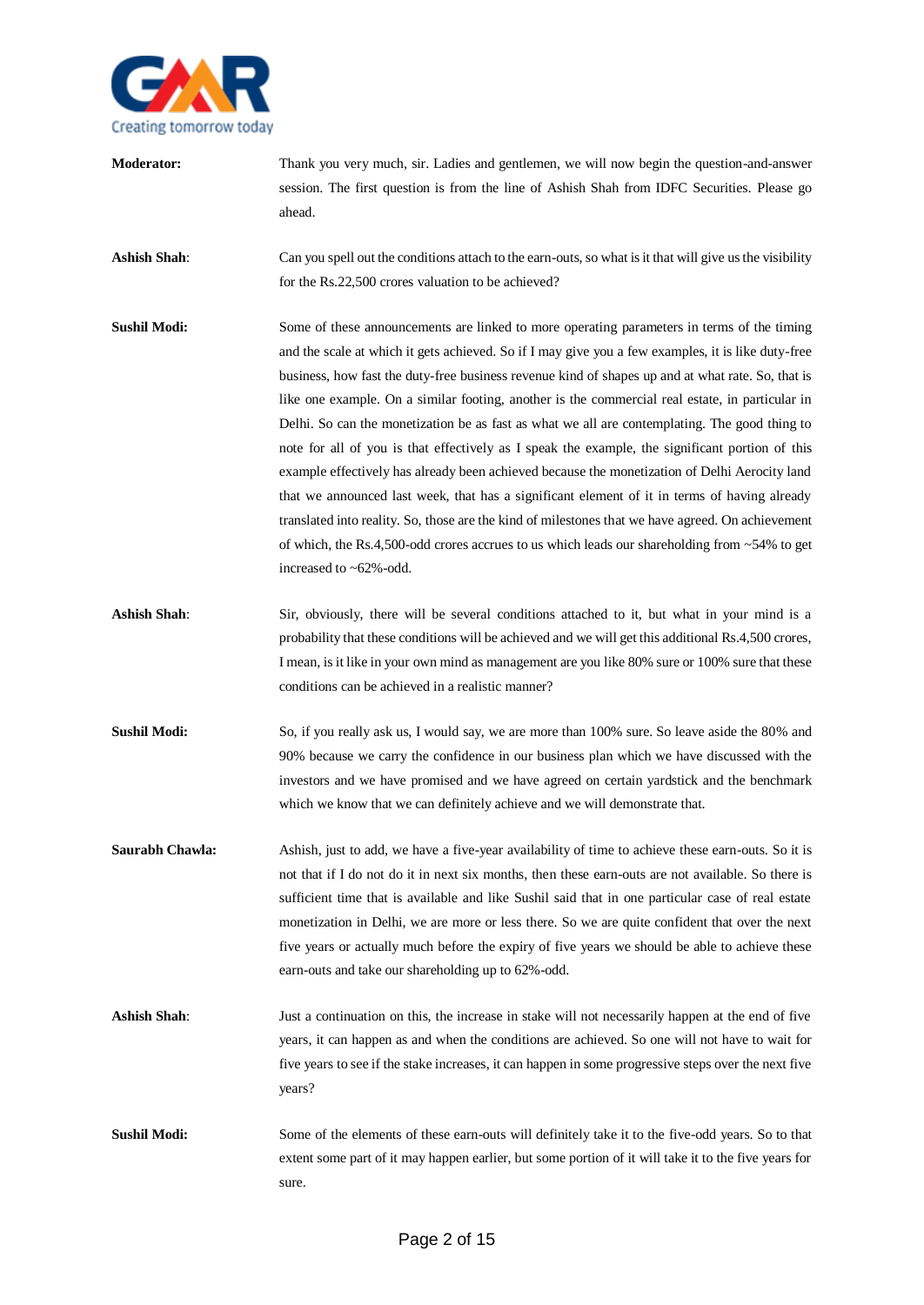

**Saurabh Chawla:** To specifically answer your question, yes, it can happen at an earlier date. So once it is achieved, then the conversion happens. **Moderator:** Thank you. The next question is from the line of Vipul Shah from Sumangal Investments. Please go ahead. **Vipul Shah**: Your earn-out, is in terms of equity or they are in terms of rupees? I am little confused. First, I would request you to clarify that point? **Sushil Modi:** It is in terms of equity, you are right. So basically as we achieve, those has been valued in terms of the rupee value to the tune of ballpark Rs.4,500 crores, but the way it gets translated effectively is by way of equity whereby our equity which on closing of the transaction is contemplated to be 53.5% and that will enhance to 61.7%, that is how we will take it as and when we achieve, but if it has to be translated in terms of the money value today, then yes, that equates to around Rs.4,500-odd crores. **Vipul Shah**: No-no, hypothetically, valuation of GMR Airports after five years is Rs.40,000 crores, then also your equity will be at 61.7%, I am not getting this right? **Sushil Modi:** Vipul, you are right, basically the value of this earn-out has been agreed today and henceforth what equity it translates into has also been agreed today. So this Rs.4,500 crores will translate into so much of equity has already been agreed. So thereby if we achieve this earn-outs, then effectively what happens is our equity holding has the potential to go up from 54%-odd today to 62%-odd at the end of this period. **Vipul Shah**: Suppose earn-out has been agreed at X, and equity valuation at that time is 2x, then also your equity will be converted at X, is that the correct understanding? **Sushil Modi:** Yes, so basically to give you a better sense, you can just calculate Rs.8,000 crores divide by Rs.22,500 crores, that is how you get this equity corresponding for the investors and if you do Rs.8,000 crores by Rs.18,000 crores, so that gives you for today what will be the holding, and that is how in commensurate the GMR Infrastructure holding goes up on a similar footing. **Vipul Shah:** Now, can we expect IPO in the near future sir? **Sushil Modi:** I thought you will say that perhaps IPO is not required, but yes, the moot point is perhaps that has also been indicated in our press release. So basically as we see and in fact we had deliberations, Vipul, if you remember earlier, so in the last quarterly results, our board in any case has asked us to evaluate possibilities of restructuring by way of demerger. And while we are working still on it, but basis the various feedbacks that we have got and as well as even the feedback from our marquee investors including Tata, GIC and SSG, in their mind and their suggestion also perhaps the demerger is the right framework for the GMR Infrastructure. So we are on it. In all probability, subject to obviously the board approval because once the work of

evaluation is done, we will go back to the board who in principle has already evaluated and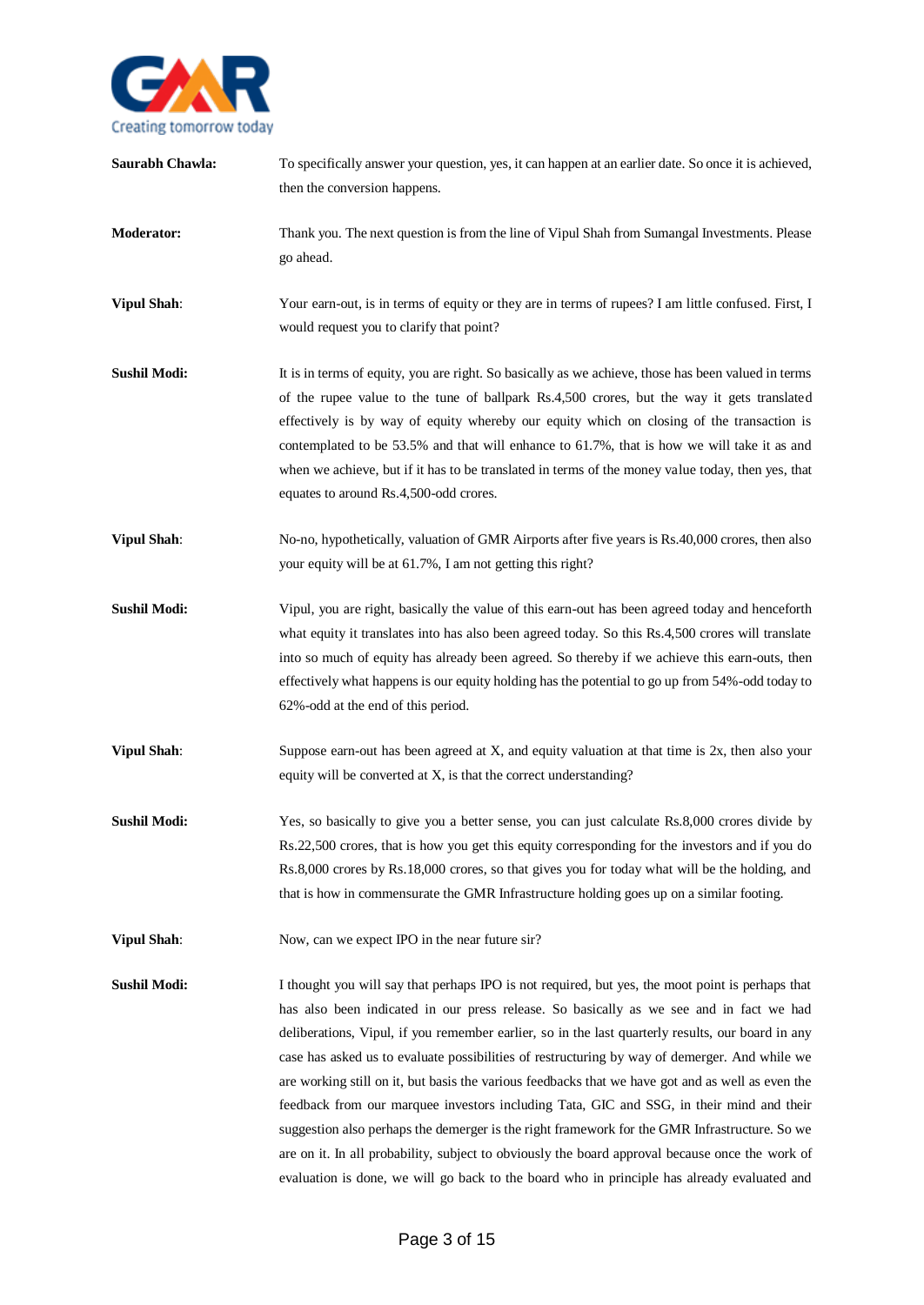

seems to be seeing merit in the proposition of the demerger, but obviously they want to have a full blown out evaluation and we will put it up soon to them and hopefully everybody will synchronize and we would have the blessing of the board for the demerger and as and when we get the blessing then we commence our journey of demerging the business whereby the airport business will become separate. And effectively once we see that it becomes separate, thereby meaning in any case the airport business gets listed in effect. So, that is the framework and the plan with which we are working but this plan at this point is subject to the approval of the board and which we would be going soon in terms of seeking their views on this demerger proposition. **Vipul Shah**: Lastly, after this transaction, what will be the consolidated debt of GMR Infrastructure Limited? **Sushil Modi:** So, as you know, our consolidated debt as on December, the last quarter was Rs.20,000-odd crores. So effectively straight forward, Rs.8,000 crores investment amount as and when it comes in, then to that extent the consolidated debt goes down to somewhere around Rs.12,000 crores on a plain vanilla basis. We intend to provide exit to our current set of investors who are holding 5.8% in the GMR Airports, so to that extent and this is something that we have not yet initiated,

but obviously as part of this transaction, we intend to initiate that and give them the exit because they are also sitting and partnering with us for last 10-odd years, they came in 2010. So if time is ripe, they would also be looking for exit from their fund life standpoint. So to that extent, yes, plus and minus, maybe Rs.12,000-13,000 crores would be the consolidated debt after this transaction.

**Vipul Shah**: What will be the upfront payment you will receive from the recent Bharti Realty deal?

**Sushil Modi:** It is there in the release, Vipul, around Rs.1800-odd crores is the upfront proceeds that we are going to get and the rentals on an annual basis around Rs.363-odd crores year-on-year.

**Moderator:** Thank you. The next question is from the line of Samir Palod from AUM Advisors. Please go ahead.

**Samir Palod**: The demerger timeline is likely to be before the five years period. So who effectively gets the earn-out share if the airport company is demerged?

**Sushil Modi:** Who owns the GMR Airports today? It is GMR Infrastructure, right. So the vertical of GMR Infrastructure which will potentially hold if the demerger indeed fructifies and if indeed the board approves it, then the GMR Infrastructure part of the demerger exercise, this equity of airport will be held by the GMR Infrastructure on the airport side and they are the one who will get the incremental equity out of this earn-out being achieved.

**Moderator:** Thank you. The next question is from the line of Nishant Chandra from Temasek. Please go ahead.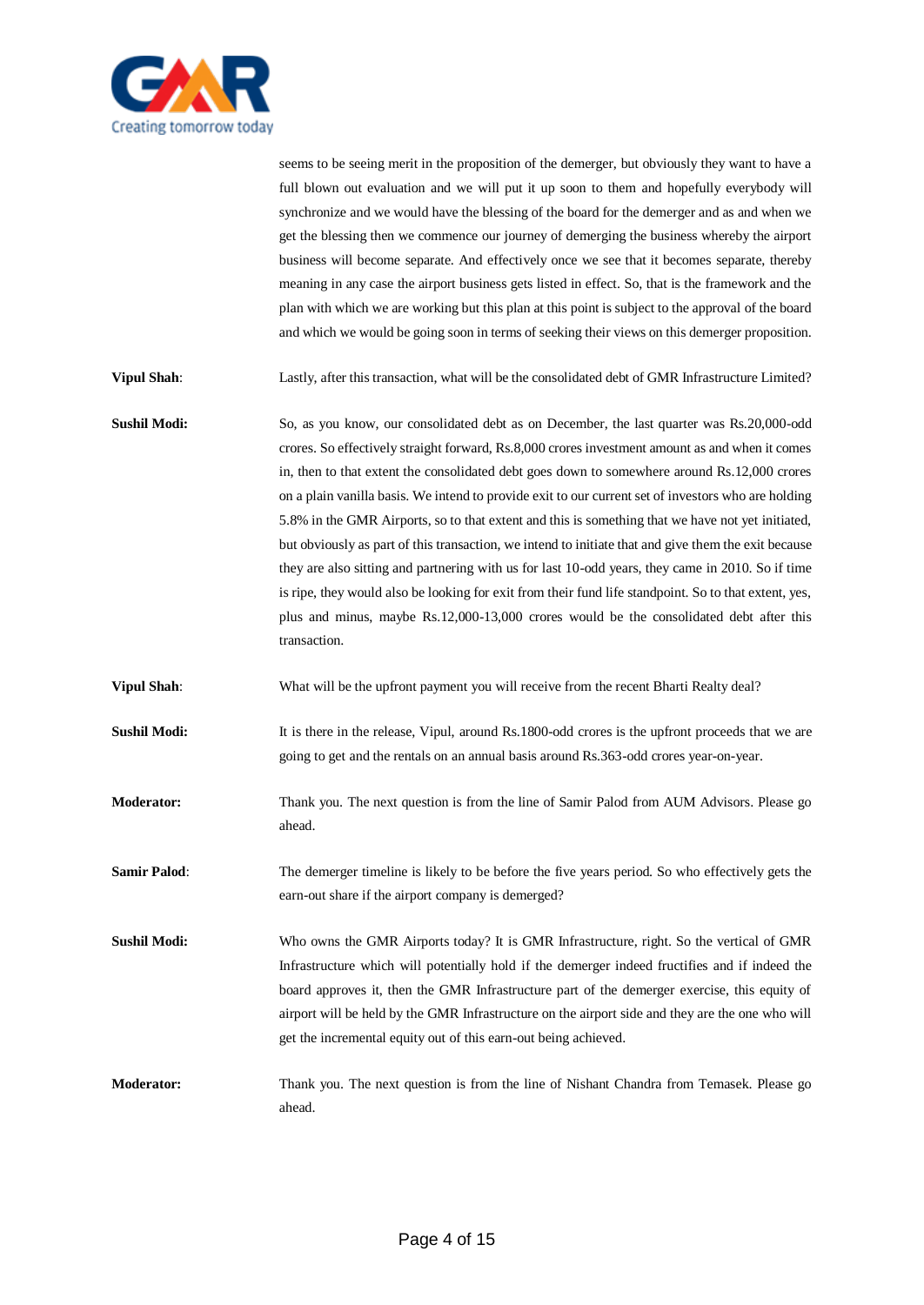

**Nishant Chandra:** Hi, Sushil. A couple of questions. On the corporate debt at GIL that is disclosed in the presentation, which is Rs.6,400 crores, what are the line items that includes – does it include let us say payables to certain operating creditors as well or it does not? **Sushil Modi:** Debt means basically the financial creditors. So they are financial lenders who are sitting at the more like standalone company as a holding company. So, those are all financial loans. **Nishant Chandra**: What would be the non-financial creditors outstanding at GIL as of December '18? **Sushil Modi:** As you know the GMR Infrastructure effectively is the holding company. So thereby our substantial part of the business is being carried out in various subsidiaries call it airports, call it energy, call it highways. So to that extent operating creditors are very limited, but yes, from a standpoint of only the one piece of the business that we do at the GMR Infrastructure standalone that is EPC business of the DFCC corridor. So yes, in relation to that, some bit of operational creditors will be there, but that is not anything significant. **Nishant Chandra**: The other one is with respect to approval from lenders at GIL. What is the timeline process – do you have some sort of a soft indication from them on the go-ahead for this transaction? **Sushil Modi:** We are going to engage with the lenders wherever it is required but simply from the standpoint of this transaction perhaps we do not need any significant approvals from the lender standpoint. We will definitely need some of the regulatory approvals like competition commission and stuff, but not necessarily from the lenders standpoint. But wherever it is required… **Nishant Chandra**: Because the lenders are being repaid as part of this transaction. So effectively the lenders will cease to exist, if the money comes in as part of the secondary. Is my understanding correct? **Sushil Modi:** That is right, you gave the answer to the question that you had. **Moderator:** Thank you. The next question is from the line of Ashish Shah from IDFC Securities. Please go ahead. **Ashish Shah**: Sir, just on this demerger part, I am still little confused because our press release said that GIL proposes to demerge the energy, highways and urban infrastructure and transportation businesses, leading to separation of its airports business. Maybe I am getting the impression that GMR Airports would continue to be a part of GMR Infrastructure and the other businesses are getting demerged. Is that the understanding or GMR Airports will be demerged and will be listed separately, so we will have a separate listed company called GMR Airports, can you just clarify sir? **Sushil Modi:** What you said first is exactly right, the businesses other than airports which is our GMR Infrastructure holding in energy, or in highways or in SEZ business. What I am saying is based

on the preliminary analysis that we have done with some of the stalwarts advisors in this field. The preliminary thinking is to perhaps better off demerging the holding into the energy, the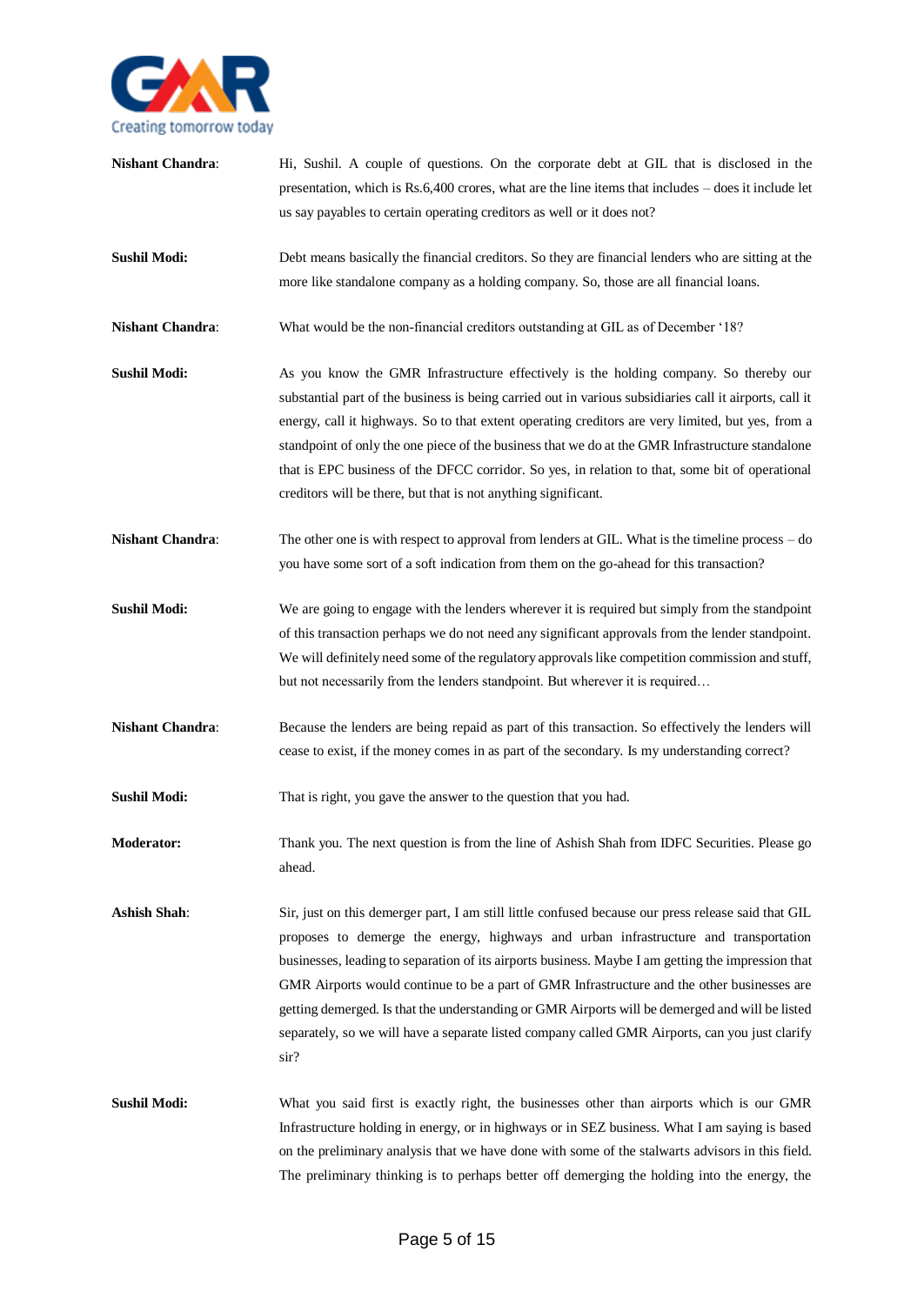

highways, the SEZ business into another company and thereby effectively what we call in our financial world, mirror demerger or a vertical demerger whereby the GIL of today becomes. GIL-1 and GIL-2, the GIL-1 would be the existing GIL, which will continue to hold the GMR Airports, and the GIL-2 becomes a new company which will hold the equity of all the other businesses and gets listed.

- **Ashish Shah**: So effectively you will have a structure where one piece of the current GIL will own the airports business, so GIL will be a subsidiary of the eventually surviving entity of GMR if that is how we can put it, right?
- **Sushil Modi:** Yes, that is right.

**Ashish Shah**: Then it makes sense that you are saying that incremental earn-outs in terms of equity will accrue to that entity which is listed and holds the airports vertical?

- **Sushil Modi:** Sure.
- Ashish Shah: Secondly, obviously with the Airports business needing expansion, so in future, will the new investors who are coming in, will they participate by bringing in more equity or then it will continue to function as a listed entity where you raise money from the market if needed for the airports business or there is any agreement for the new investors to participate for any future growth opportunities?
- **Sushil Modi:** Good to hear that you yourself stated good number of the levers in the enablers that gets in-built into the business to cater to the growth that this airport infrastructure space offers to GMR Infrastructure. The multiple levers are there. First and foremost in any case our existing operating airports both Delhi and Hyderabad in India and Cebu in Philippines, they are doing phenomenal. So much so that in fact Delhi and Hyderabad has started giving dividend, Hyderabad perhaps would continue giving dividend year-on-year, Delhi because of the expansion CAPEX will have some pause maybe for another three-odd years in terms of the dividend giving but that also depending upon some of these commercial real estate monetization is what we have just achieved may change. So net-net the dividend proceeds will be reasonably substantial to cater to some of these growth and then on the top knowing the characteristics of the investors, the names that we are talking, obviously, all the options will be open, but the way we contemplate perhaps is the first and foremost is the internal accrual, the dividend proceeds that will come, the second perhaps is one need to look at is one can lean upon in terms of can we divest some sort of minority at some of these airports, Delhi and Hyderabad. To our mind perhaps it is not voluntary, it is more enabler. It will all depend upon if there is some size of the investment which is so big which needs that kind of equity commitment in one shot, that one needs to go for some of these strategies. So, these are going to evolve, Ashish, as we go along. But the levers are plenty to play, leave aside what you said in terms of the listed entity raising any further money in terms of the equity post de-merger.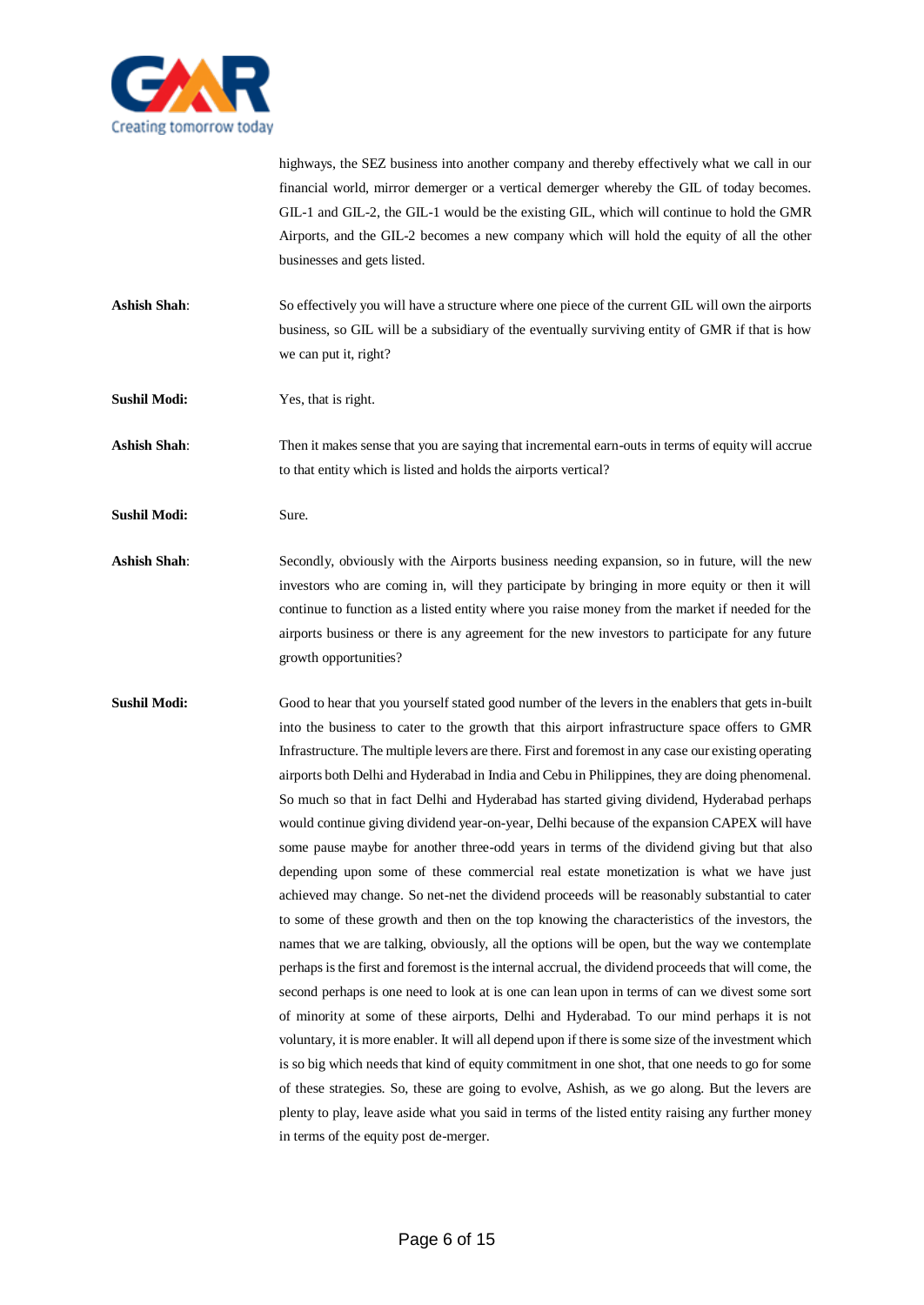

go ahead. **Rohit Natarajan:** I have this corporate debt exposure which is not attributed to airports and energy segment. What exactly is that quantum looking like? **Sushil Modi:** As you can see from our last quarter financials, the corporate debt is in the range of around Rs.6,500-odd crores which is basically sitting at the GMR Infrastructure or some of its subsidiaries, holding companies in-turn. So against that is what we are getting Rs.7,000-odd crores of secondary proceeds. So that is where this is going to get substantially paid out. **Rohit Natarajan:** If I understand it correctly, is it is close to Rs.4,000 crores that is not attributable to both the airports and roads that exact amount I was just looking into that number break up within the corporate debt? **Sushil Modi:** That is fair. In the standalone GMR Infrastructure as a holding company the debt is somewhere around Rs.4,000-odd crores, that is right. Another Rs.2,500-odd crores is sitting into some of the subsidiaries which in itself is a holding company for some of the other businesses. So those all combined is what we call where the commensurate cash flows are not there which we call that as a corporate debt and that identified number as represented in our quarterly results is around Rs.6,500-odd crores. **Moderator:** Thank you. The next question is from the line of Manjeet Buaria from Solidarity Investments. Please go ahead. **Manjeet Buaria:** I just wanted to understand after this transaction, is there any corporate guarantee which the GMR Infrastructure would have given any of its subsidiaries for which it could be liable in the future which is not on balance sheet right now? **Sushil Modi:** Corporate guarantee, obviously the business is infrastructure, so many projects are there. Some of the projects might have a corresponding guarantee from GMR Infrastructure and that will be there in the balance sheet as a contingent liability on a standalone basis. On a consolidated basis, in any case, so long those assets and liabilities are consolidated, those would not be appearing in contingent liability. So what is more important is basically so long those projects are standing on their own feet and having a recurring cash flow, to that extent these guarantees are more optical in nature from a financial standpoint, from lenders comfort standpoint, but in substance that does not have any significant implications. But in any case, you know that we only have one project which was Rajahmundry where the commensurate cash flows were not there at a project level and the guarantees were given. But else all other projects in any case have the commensurate cash flows sitting there. **Manjeet Buaria:** So, what you are saying is one project is where there could be some recourse to parent going

**Moderator:** Thank you. The next question is from the line of Rohit Natarajan from Antique Finance. Please

of what is at risk over there because of Rajahmundry?

ahead, rest all being serviced or independent in that sense. Sir, if you could just give the quantum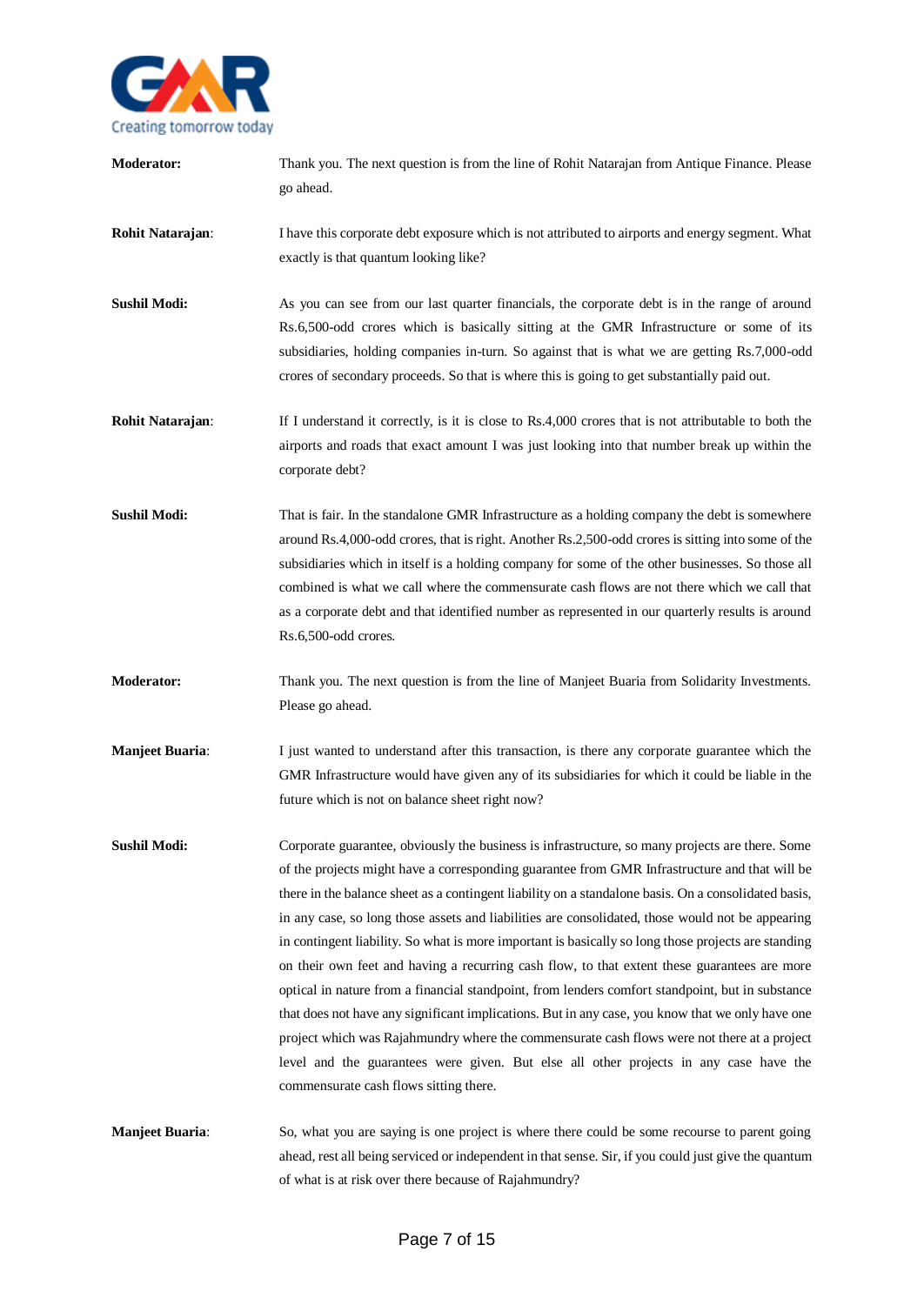

| <b>Sushil Modi:</b>   | First, we do not call it as a risk because if you recall earlier also we have stated in our earlier<br>conversations during the earlier calls that project is under resolution plan which has already been<br>agreed upon whereby the effective outgo from the GMR Infrastructure standpoint will be<br>somewhere around Rs.400-odd crores, the balance that gets 20-year restructuring and which is<br>in sync with the gas supply that is being expected by the expert in the industry and thereby the<br>balance debt will be on its own feet. So basically, in that sense if you are asking for exposure,<br>yes, perhaps Rs.400-odd crores which at the outset in order to effectuate the resolution plan that<br>we have to be out. |
|-----------------------|-------------------------------------------------------------------------------------------------------------------------------------------------------------------------------------------------------------------------------------------------------------------------------------------------------------------------------------------------------------------------------------------------------------------------------------------------------------------------------------------------------------------------------------------------------------------------------------------------------------------------------------------------------------------------------------------------------------------------------------------|
| <b>Moderator:</b>     | Thank you. The next question is from the line of Raghav Mittal from Locus Investments. Please<br>go ahead.                                                                                                                                                                                                                                                                                                                                                                                                                                                                                                                                                                                                                                |
| <b>Raghav Mittal:</b> | We have agreed on a value of earn-out of close to Rs.2,500 crores and that corresponds to<br>roughly 8% stake. So just wanted to understand how that valuation of the earn-outs arrived at?                                                                                                                                                                                                                                                                                                                                                                                                                                                                                                                                               |
| <b>Sushil Modi:</b>   | That is a very difficult question to answer. So that is something both parties sit and understand<br>the timing mismatch, perhaps that is there in the minds of the management as GMR and perhaps<br>in the mind of the investor. While he understands that this growth will be achieved, but the<br>timeline at times being perceived differently. So to that extent we discuss and understand how<br>much does it bring value on the table and henceforth you suitably do the financial analysis and<br>come out and agree for a number. So, that is what I can elaborate on rate.                                                                                                                                                      |
| <b>Moderator:</b>     | Thank you. The next question is from the line of Subramaniam Yadav from Subhkam Ventures.<br>Please go ahead.                                                                                                                                                                                                                                                                                                                                                                                                                                                                                                                                                                                                                             |
| Subramaniam Yadav:    | Sir, just wanted to understand the debt part. Apart from the corporate debt of Rs.6,500 crores,<br>we also have Rs.2,000 crores of FCCB right?                                                                                                                                                                                                                                                                                                                                                                                                                                                                                                                                                                                            |
| <b>Sushil Modi:</b>   | That is right.                                                                                                                                                                                                                                                                                                                                                                                                                                                                                                                                                                                                                                                                                                                            |
| Subramaniam Yadav:    | What is the timeline for that converting into equity or repayment?                                                                                                                                                                                                                                                                                                                                                                                                                                                                                                                                                                                                                                                                        |
| <b>Sushil Modi:</b>   | The FCCB by characteristic is a convertible bond which obviously the bond holder can convert<br>the day he wants after initial period of lock-in and those lock-in periods is already expired. So if<br>the investor wants he can. If he does not want but if the company wants then so long the price<br>on the bourses is in excess of 130% of the conversion price, we can for a certain duration the<br>company can also force the conversion. So yes, depending upon how some of these things play<br>out, these can get converted.                                                                                                                                                                                                  |
| <b>Moderator:</b>     | Thank you. The next question is from the line of Nirav Shah from GeeCee Investments. Please<br>go ahead.                                                                                                                                                                                                                                                                                                                                                                                                                                                                                                                                                                                                                                  |
| Nirav Shah:           | Sir, just if you can share the terms for buying out the existing investors stake of 5.8%?                                                                                                                                                                                                                                                                                                                                                                                                                                                                                                                                                                                                                                                 |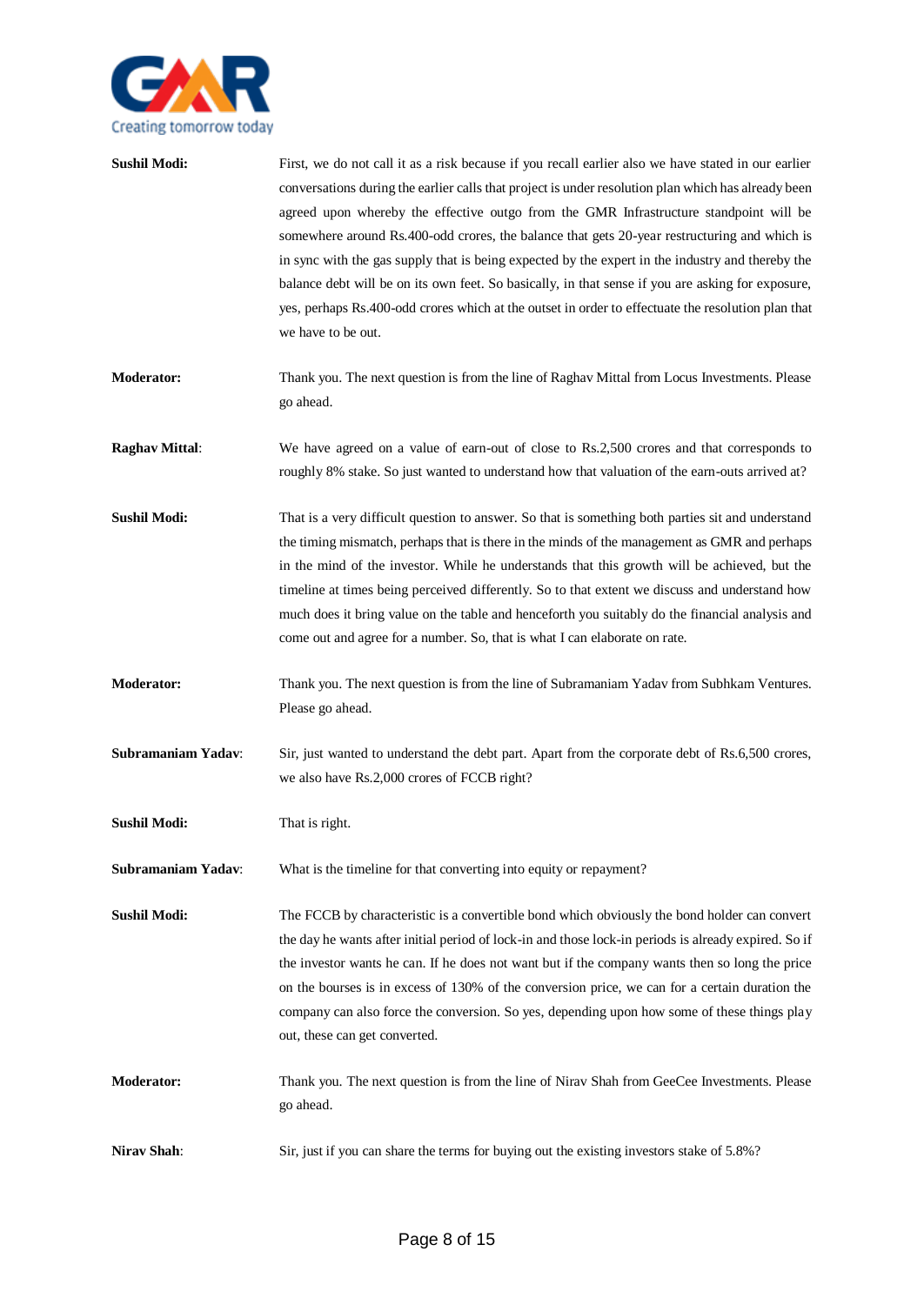

| <b>Sushil Modi:</b>     | We have not started discussing this. What we have agreed with our potential investors is that<br>this is something which we will be doing and what we know is that our existing partners are<br>sitting with us since 2010 and it is like a decade, so they would also be considering their fund<br>life, they would be looking for an exit and hence we are very confident that as we commence<br>discussion with them, they will be welcoming our idea and we will conclude the transaction as<br>part of the overall exercise of this proposed investment. |
|-------------------------|---------------------------------------------------------------------------------------------------------------------------------------------------------------------------------------------------------------------------------------------------------------------------------------------------------------------------------------------------------------------------------------------------------------------------------------------------------------------------------------------------------------------------------------------------------------|
| Nirav Shah:             | If you can just share how much is they invested or what valuation in which this 5.8% if I can ask<br>for?                                                                                                                                                                                                                                                                                                                                                                                                                                                     |
| <b>Sushil Modi:</b>     | So, 5.8% investment, if you recall, in October, when we gave the exit to our existing investors<br>partially, so that was invested at Rs.21,000 crores valuation.                                                                                                                                                                                                                                                                                                                                                                                             |
| Nirav Shah:             | There is no guaranteed return on the investment?                                                                                                                                                                                                                                                                                                                                                                                                                                                                                                              |
| <b>Sushil Modi:</b>     | Not at all.                                                                                                                                                                                                                                                                                                                                                                                                                                                                                                                                                   |
| <b>Moderator:</b>       | Thank you. The next question is from the line of Vivek Ashok, an individual investor. Please go<br>ahead.                                                                                                                                                                                                                                                                                                                                                                                                                                                     |
| <b>Vivek Ashok:</b>     | I am very sorry, my questions are related to the sale of equity. But I wanted to find out when<br>will the tariff order be finalized for Delhi International Airport Limited?                                                                                                                                                                                                                                                                                                                                                                                 |
| <b>Sushil Modi:</b>     | Tariff filing has already happened. So we expect another perhaps in next two to three months<br>the tariff order should be out. Obviously, that is a fair expectation but beyond that we keep our<br>fingers crossed.                                                                                                                                                                                                                                                                                                                                         |
| <b>Moderator:</b>       | Thank you. The next question is from the line of Nishant Chandra from Temasek. Please go<br>ahead.                                                                                                                                                                                                                                                                                                                                                                                                                                                            |
| <b>Nishant Chandra:</b> | Sushil, Hi. On the contingent liabilities or rather conditions that maybe applicable pertaining to<br>the group's holding at GMR Infrastructure level, are there other subsidiary loans outside of<br>airports which pertain to the holding of GMR in the holdco and hence effectively GIL may have<br>to maintain a particular shareholding in current form as the counter-party or as a credit backstop<br>for some of the projects?                                                                                                                        |
| <b>Sushil Modi:</b>     | In general, perhaps no, but yes, there can be here and there few, which we will analyze as we<br>speak and                                                                                                                                                                                                                                                                                                                                                                                                                                                    |
| <b>Nishant Chandra:</b> | Those parties would be party to the demerger decision from a core perspective or they are not?                                                                                                                                                                                                                                                                                                                                                                                                                                                                |
| <b>Sushil Modi:</b>     | While I am not a lawyer, but as much my understanding goes on the subject, the contingent<br>liability or the creditor from the NCLT standpoint in terms of a restructuring exercise are only<br>the one who are sitting as a creditor on the balance sheet, not who are there of the balance sheet.                                                                                                                                                                                                                                                          |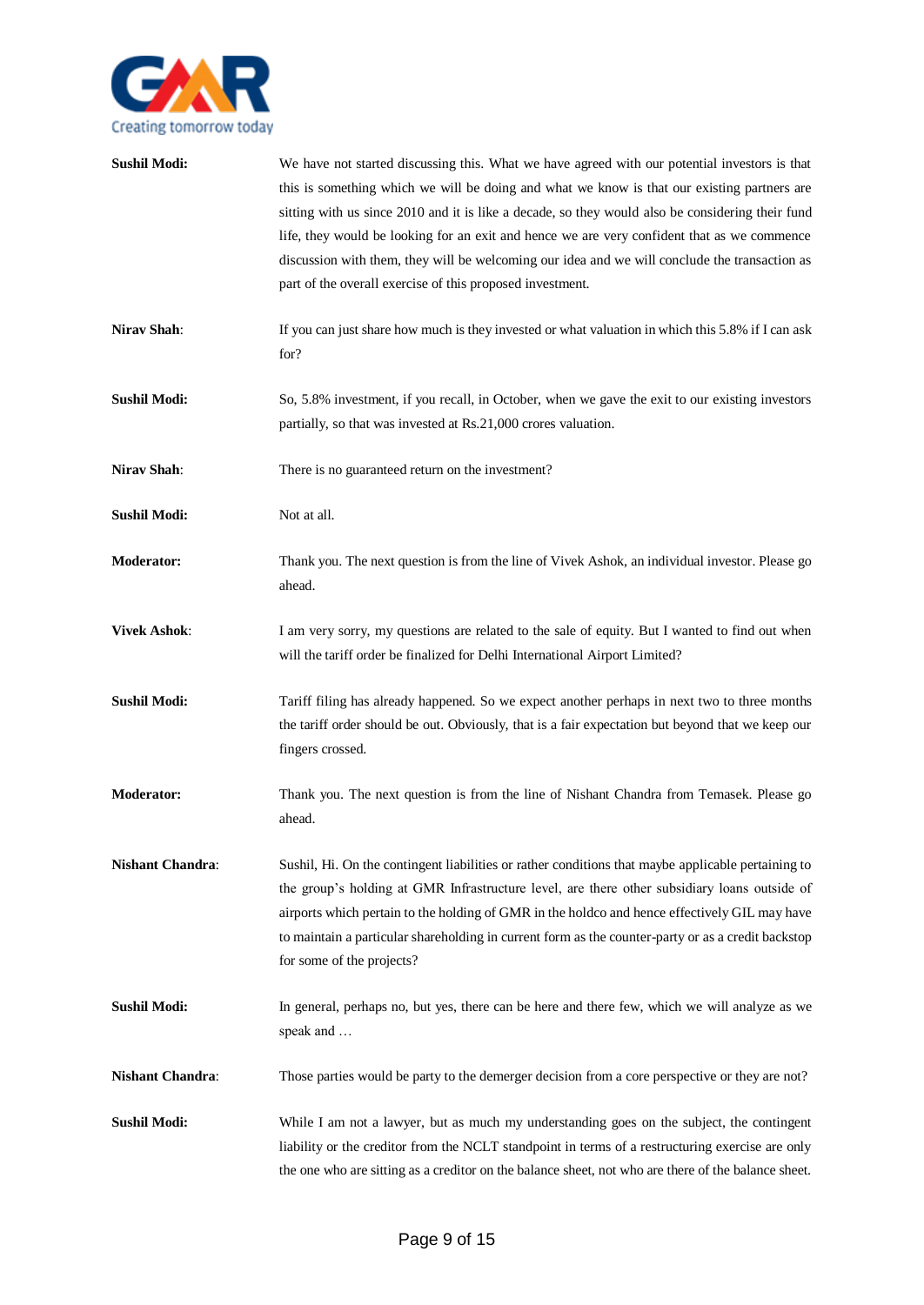

**Nishant Chandra:** What would be the record date for that? **Sushil Modi:** We are yet to even finalize. We are yet evaluating and we are going to present to the board. Once board finally approves that this is the route that you need to adopt which we are reasonably confident because having already discussed to a certain extent, the board seems to be in-principle in agreement that demerger is the way forward as is the thinking of our proposed investor including Tata, GIC and SSG. So in all probability that would be the route, but we are yet to have our final view from the board. **Moderator:** Thank you. The next question is from the line of Naveen Jain from Florintree Advisors. Please go ahead. **Naveen Jain**: My first question is by what time you would expect the money to come in or the deal to complete? **Sushil Modi:** In terms of our expectations, yes, we feel that perhaps next three months would be a reasonable expectation but to some extent we have to keep our fingers crossed because some of the approvals that would be required like Competition Commission and stuff. But generally you know that the industry that we are talking perhaps is a straightforward, so it should come soon. Naveen Jain: The balance Rs.2,0000 crores debt that remains, can you please share the break-up as to which entity this debt are there? **Sushil Modi:** Effectively if you see our existing debt around the airport business, the Rs.20,000 crores of existing debt is being broken into a few pieces, the corporate debt being Rs.6,500-odd crores, another Rs.6,000-odd crores will be at the net debt at the airport business level and then we have another at the energy business around 3500-4000 crores, highways business is another 3000-odd crores. So that is what effectively summarizes to 20,000-odd crores. Naveen Jain: This Rs.20,000 crores is gross debt? **Sushil Modi:** This is the net debt. **Naveen Jain:** And cash would be? **Sushil Modi:** This excludes the cash sitting at the various projects level. So our airport business actually the gross debt will be somewhere around Rs.9,000 crores and against that the cash will be sitting somewhere around Rs.4,000 crores. So that cash I have separated out. What I have given you is more corporate debt commensurate cash. **Naveen Jain:** For various projects which are under execution right now on the airports side, what is the balance equity commitment that is left?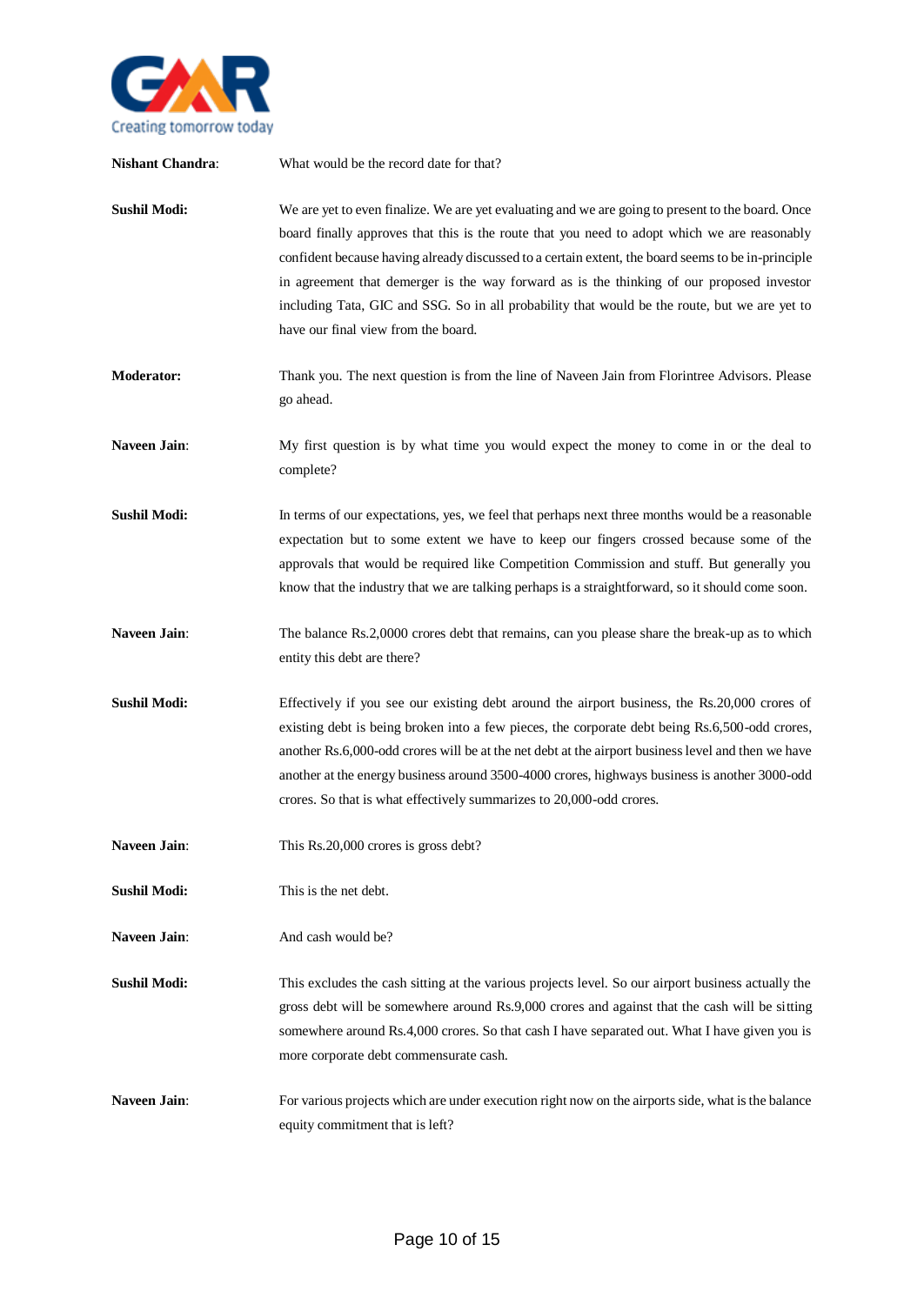

**Sushil Modi:** Our existing operating airport project does not have any equity requirement anymore. They are on their own feet with as I just said they are already sitting with the significant amount of cash and then on the top they have the recurring cash flows accruing year-on-year and then on the top the monetization of the commercial real estate that is happening from time-to-time and immediate reference is the last week monetization which has given Rs.1800 crores one-time cash. So thereby the equity commitment will be more in the new projects that we have won which includes Goa, Nagpur, Vizag and overseas in terms of Greece. So these are the ones where it will be required. So ballpark if you take it will be somewhere around Rs.1,500-odd crores, all combined will be the total equity with some bit let us call around Rs.150-200 crores odd has already gone into Goa as we speak because the construction is already on.

Naveen Jain: This will be over let us say three, four years period?

**Sushil Modi:** That is right.

**Naveen Jain:** How do we plan to fund it out of the internal accruals that dividend had come from DIAL?

**Sushil Modi:** That will be the first source of cash flows. And beyond that depending upon if we continue to win more projects then we can think of .. I think earlier on the call perhaps you missed our conversation with some of the other colleagues where we can trigger the different enablers that we have including if we need any capital to be raised and GIL being the listed company we can. We can even think of divesting some sort of minority stake in some of the operating airports because keeping 51% with ourselves, so like 64% in Delhi or 74% when it becomes in Hyderabad because 63% currently we own and another 11% we are going to buy. So there are multiple levers and enablers that are there and needless to say even as we have demonstrated in the past where Istanbul airport we have even sold to really capture the India growth story. So to that extent, we will suitably decide appropriately at a right time that whether we should look for some sort of complete divestment of an airport, let us say an overseas Greece or Cebu with the minority divestment of 15% in some of the existing operating airports or we raise let us say an equity at the listed company. So, these all enablers will depend upon what kind of opportunity, the timing, the size that it comes along and that would be the right time to kind of strategize because we are working in a space where it becomes difficult to forecast some of these elements in terms of the size what it will come.

**Moderator:** Thank you. The next question is from the line of Rachit Kamath from Anand Rathi. Please go ahead.

**Rachit Kamath:** Sir, I wanted to know the timing of the cash flows. They will be in just one transaction or they will be over a period of years or over a period of months, this Rs.8,000 crores?

**Sushil Modi:** This is one transaction. The day we close the transaction in one shot we will get the total investment amount and as we indicated we expect this to be somewhere around three-odd months.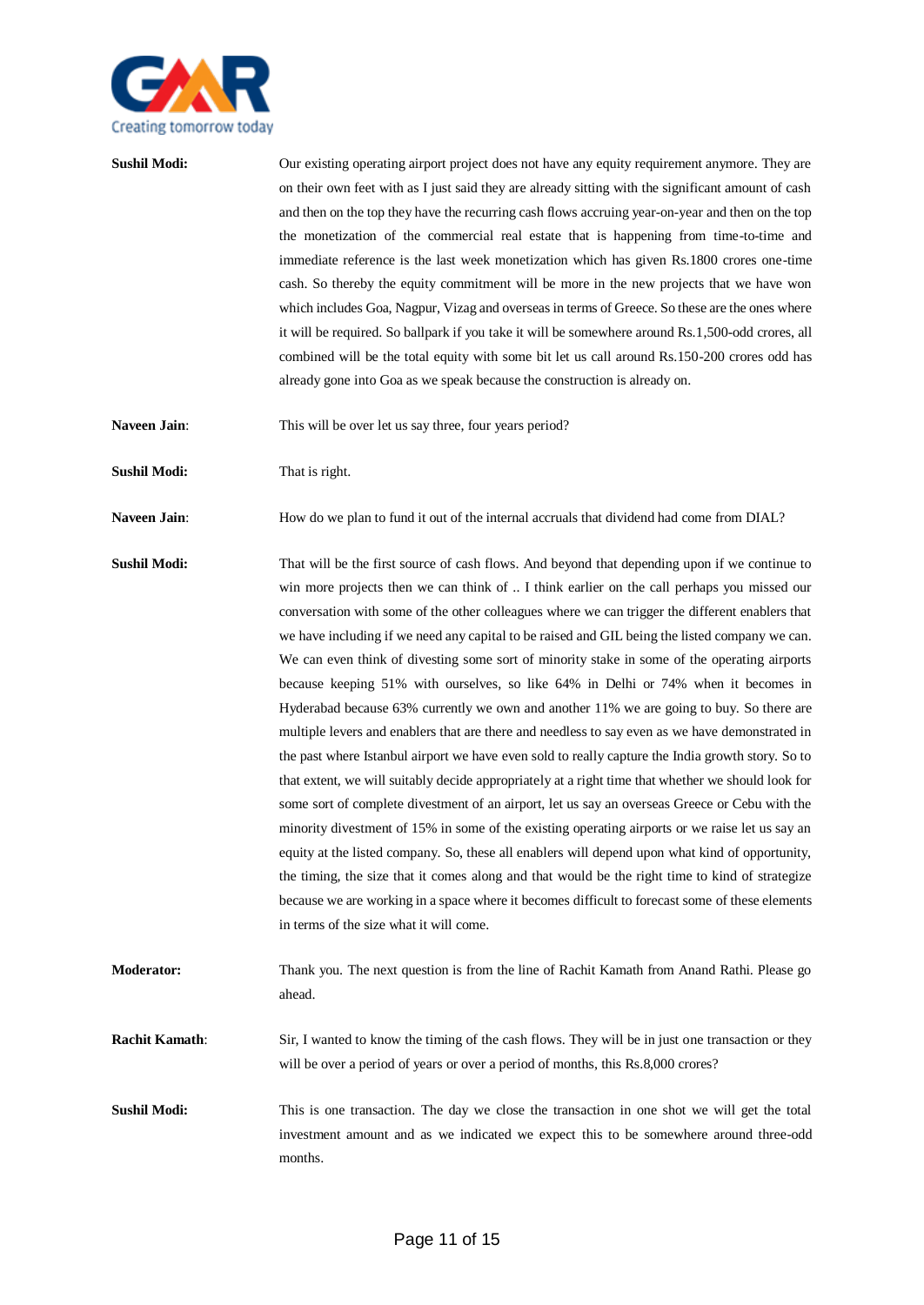

| <b>Rachit Kamath:</b> | Could you repeat the Rs.20,000 crores debt breakup? I missed it.                                                                                                                                                                                                                                                                                                                                                                                                                                                                                                                                                                                                                                                                                                                                                                                                                     |
|-----------------------|--------------------------------------------------------------------------------------------------------------------------------------------------------------------------------------------------------------------------------------------------------------------------------------------------------------------------------------------------------------------------------------------------------------------------------------------------------------------------------------------------------------------------------------------------------------------------------------------------------------------------------------------------------------------------------------------------------------------------------------------------------------------------------------------------------------------------------------------------------------------------------------|
| <b>Sushil Modi:</b>   | If you see in our quarterly deck investor relations, that breaks all the numbers by business-by-<br>business.                                                                                                                                                                                                                                                                                                                                                                                                                                                                                                                                                                                                                                                                                                                                                                        |
| <b>Moderator:</b>     | Thank you. The next question is from the line of Ashish Shah from IDFC Securities. Please go<br>ahead.                                                                                                                                                                                                                                                                                                                                                                                                                                                                                                                                                                                                                                                                                                                                                                               |
| <b>Ashish Shah:</b>   | On the Rs.7,000 crores proceeds that we will get from selling our stake, will there be any capital<br>gains tax that we will have to pay on that amount?                                                                                                                                                                                                                                                                                                                                                                                                                                                                                                                                                                                                                                                                                                                             |
| <b>Sushil Modi:</b>   | Fortunately, we will have a good gain. So the capital gains tax will come into picture, but<br>unfortunately we have some of our energy business where we have lost our equity value. So to<br>that extent we will have the loss also and henceforth both will offset each other, thereby<br>effectively ensuring that there will not be any tax liability.                                                                                                                                                                                                                                                                                                                                                                                                                                                                                                                          |
| <b>Ashish Shah:</b>   | Keeping the losses in mind, you do not expect any taxation, Rs.7,000 crores will be like a net<br>inflow to us, we would not lose anything on the taxation part?                                                                                                                                                                                                                                                                                                                                                                                                                                                                                                                                                                                                                                                                                                                     |
| <b>Sushil Modi:</b>   | That is right, that is the analysis which we have understood from our tax experts and advisors.                                                                                                                                                                                                                                                                                                                                                                                                                                                                                                                                                                                                                                                                                                                                                                                      |
| <b>Ashish Shah:</b>   | Sir, also will GIL be eventually merged with the listed entity GMR because otherwise it leads to<br>this probably again a holding company sort of a structure or you would desire to keep GIL as<br>52% subsidiary of the listed company on a continuing basis?                                                                                                                                                                                                                                                                                                                                                                                                                                                                                                                                                                                                                      |
| <b>Sushil Modi:</b>   | This is a step-by-step exercise, Ashish. First, we want to achieve restructuring perhaps whether<br>the demerger is the right path or some other things comes out, that is yet to be seen, but hopefully<br>demerger. Once we achieve that, then we will go into the further analysis and evaluation if it<br>warrants that whether there is anything further required. As it stands, perhaps we do not see that<br>kind of requirement but yes, even some of our investors who are coming in, they might have a<br>desire that while they are all long-term wanting to be there for decade, but at the end of the day<br>from a matter of financial prudence or levers, they may like to have this their stake being listed<br>so that they know where things are. So to that extent, yes, some of these levers can be suitably<br>decided at an opportune and an appropriate time. |
| <b>Ashish Shah:</b>   | I have the next question on the Energy business. Since it is an airports call, you may choose not<br>to answer but can you just update on the status of the resolution of Chhattisgarh and<br>Rajahmundry because they were expected to be resolved or something ought to be known by<br>31 <sup>st</sup> March and we are almost there?                                                                                                                                                                                                                                                                                                                                                                                                                                                                                                                                             |
| <b>Sushil Modi:</b>   | We are almost there and soon we will hear that as well.                                                                                                                                                                                                                                                                                                                                                                                                                                                                                                                                                                                                                                                                                                                                                                                                                              |
| <b>Moderator:</b>     | Thank you. The next question is from the line of Subramaniam Yadav from Subhkam Ventures.<br>Please go ahead.                                                                                                                                                                                                                                                                                                                                                                                                                                                                                                                                                                                                                                                                                                                                                                        |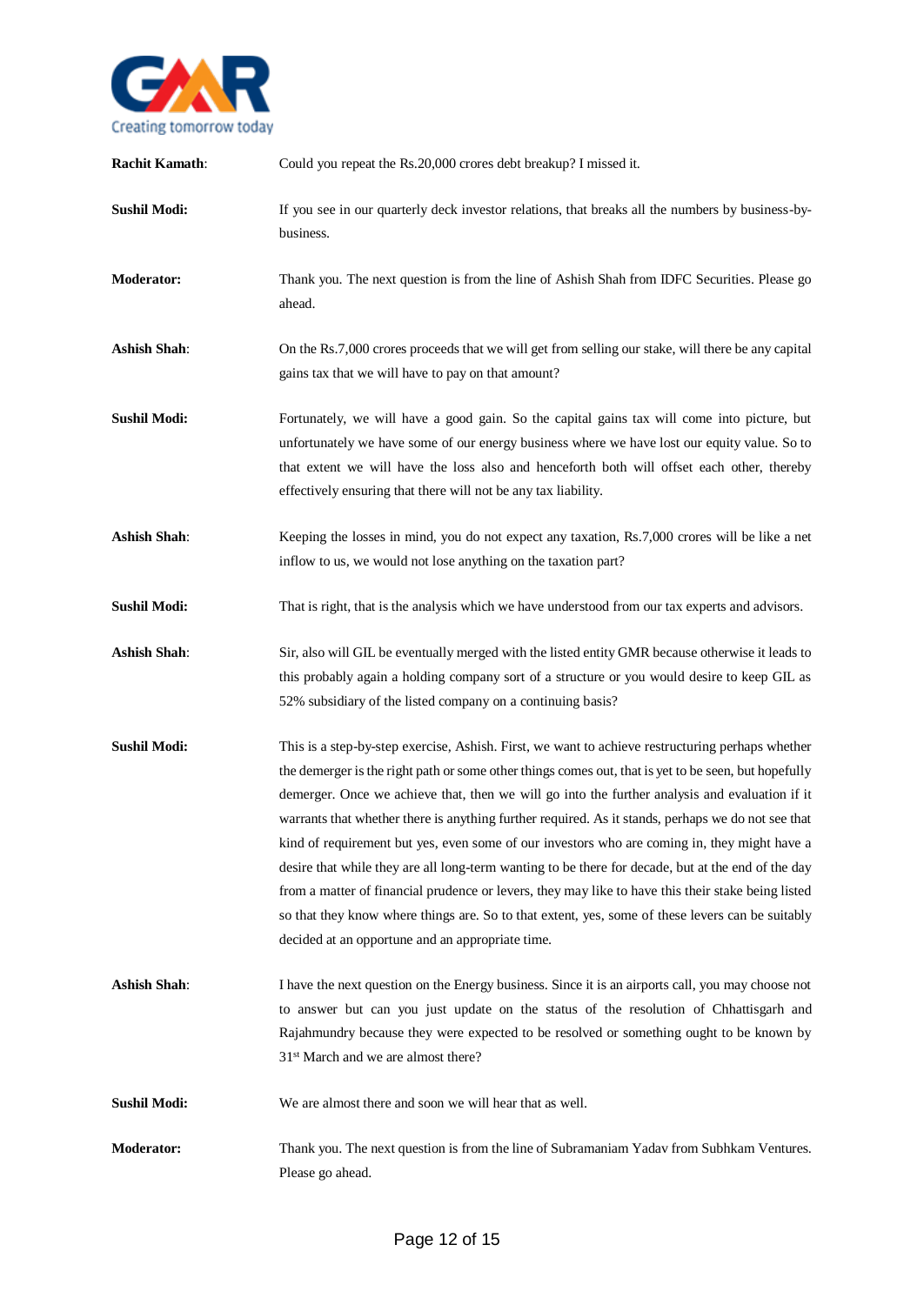

| Subramaniam Yadav:  | Can you just guide us on when the deal will be concluded and when the money is likely to come<br>into the company?                                                                                                                                                                                                                                                                                                                                                                                                                                                                                                                              |
|---------------------|-------------------------------------------------------------------------------------------------------------------------------------------------------------------------------------------------------------------------------------------------------------------------------------------------------------------------------------------------------------------------------------------------------------------------------------------------------------------------------------------------------------------------------------------------------------------------------------------------------------------------------------------------|
| <b>Sushil Modi:</b> | I think we did mention this, but needless one more time, so it is expected to be closed in three<br>months' time, obviously that is an expectation and as and when it is closed, the total proceeds<br>comes to the GMR Infrastructure and GMR Airports respectively Rs.7,000 crores and Rs.1,000<br>crores that comes in one shot.                                                                                                                                                                                                                                                                                                             |
| <b>Moderator:</b>   | Thank you. The next question is from the line of Pinkesh Jain from Way2Health. Please go<br>ahead.                                                                                                                                                                                                                                                                                                                                                                                                                                                                                                                                              |
| Pinkesh Jain:       | Sir, in the presentation, it has been mentioned that these earn-outs are contingent upon receipt<br>of certain regulatory clarifications as well. So if you could just clarify on that sir?                                                                                                                                                                                                                                                                                                                                                                                                                                                     |
| <b>Sushil Modi:</b> | I think the immediate one that I can say you is let us take about the base airport charges. The<br>continuation of the same on a consistent basis is one of the milestones that we have agreed to be<br>achieved, and as you know that it has already been implemented, we are recovering today the<br>minimum floor the base airport charge in terms of our aero revenue around Delhi Airport. So<br>like that there are a few items that we have agreed in terms of the clarification like in Hyderabad<br>we have few items, few are in Delhi. So as we keep getting these clarifications, some of these<br>earn-outs keep getting achieved. |
| Pinkesh Jain:       | So even the revised DIAL tariff is also part of that?                                                                                                                                                                                                                                                                                                                                                                                                                                                                                                                                                                                           |
| <b>Sushil Modi:</b> | You can say tariff because base airport charge also finally is a tariff only. So it basis our tariff<br>filing if the aeronautical revenue, the tariffs goes down below a particular floor, then the floor<br>triggers. And today as we speak the floor has already triggered as you know and henceforth since<br>Dec 2018 we are collecting the base airport charge.                                                                                                                                                                                                                                                                           |
| Pinkesh Jain:       | Sir, you also mentioned in one of your comments that we are also looking to buy this another<br>11% stake in Hyderabad airport. So has the same been factored in the valuation or is that the<br>upside we are getting?                                                                                                                                                                                                                                                                                                                                                                                                                         |
| <b>Sushil Modi:</b> | That has already factored.                                                                                                                                                                                                                                                                                                                                                                                                                                                                                                                                                                                                                      |
| Pinkesh Jain:       | Just to clarify one last thing, once this mirror demerger happens, then GIL-1 will be left with<br>airport that of Rs.5,000 crores and plus Rs.2,000 crores of FCCB debt?                                                                                                                                                                                                                                                                                                                                                                                                                                                                       |
| <b>Sushil Modi:</b> | The airport debt whatever number is that will definitely be in this 1-GIL. Now whether it is GIL-<br>1 or GIL-2 is another issue. And FCCB basis the income tax law, where the liabilities of the<br>holding company which is undergoing the vertical demerger, the liabilities of that company gets<br>suitably divided between both the entities, the demerging entity as well as the resulting company.<br>So that exercise will be done but if you ask us our assessment as of now, basis whatever work<br>we have done, perhaps the FCCB might get divided equally, so Rs.2,000-odd crores is the total                                    |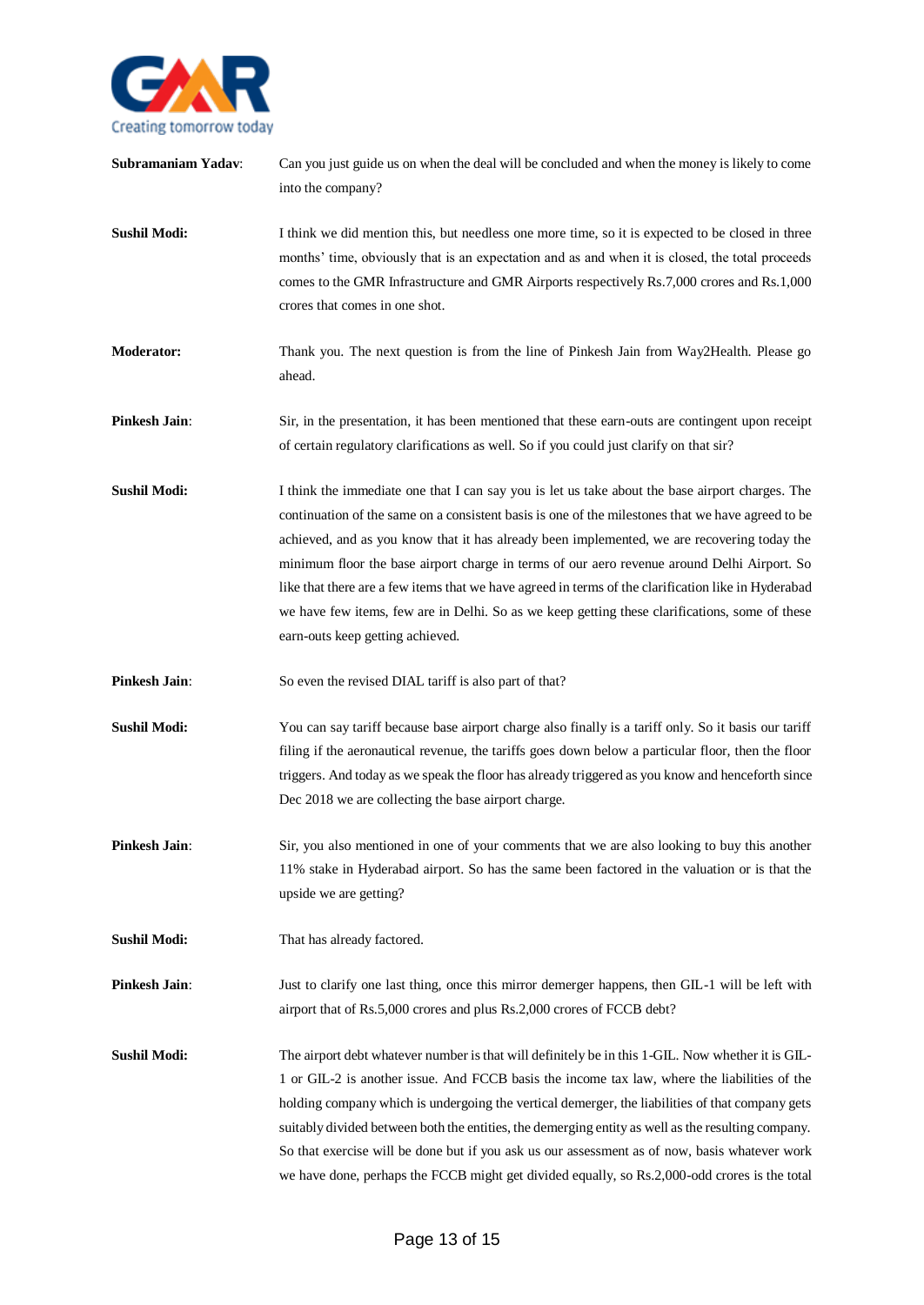

FCCB quantum, whereas Rs.1,000 crores in the airports side, Rs.1,000 crores goes into the rest of the GIL-2.

- **Moderator:** Thank you. The next question is from the line of Devansh Nigotia from Securities Investment Managers. Please go ahead.
- **Devansh Nigotia:** The gain that will be arising on divesting the stake, so losses of Energy assets would be there in the subsidiary, right, they will not be in the income tax profit of standalone?
- **Sushil Modi:** As per the tax advice that we have received, because at the end of the day GMR Infrastructure is the holding company. So all the projects which are there, those are sitting into subsidiary or a holding company which in turn is being held by the GMR Infrastructure, right. So effectively, losses will be incurred by the GMR Infrastructure because they are the one who has put the equity investment in those projects. Now whether they had put the investment directly or through an intermediate holding company does not have any consequence. The end result effectively is one and the same and this is what is the advice that we have received basis which the loss will accrue to GMR Infrastructure resulting in perhaps offsetting these gains.
- **Moderator:** Thank you. The next question is from the line of Parvez Akhtar from Edelweiss. Please go ahead.
- **Parvez Akhtar:** Sir, over the next one year, what are the kind of earn-out events which we will encounter, just wanted to get some details on that?
- **Sushil Modi:** Parvez, there is nothing specifics that this has to happen or this will happen in this year. It may happen today as we speak or nothing may happen in one year. So that is why the intent of that what we have indicated that is some part of the earn-out for sure will go for the five years waiting and some has the potential to get consummated early. So that is something which we have to wait and see in terms of the timing when it gets consummated.
- **Moderator:** The next question is from the line of Nikhil Upadhyay from Securities Investment Managers. Please go ahead.

**Nikhil Upadhyay**: Just two questions: One is basically when we said that our equity investment would be around Rs.1200 to 1300 crores for the follow-up airport project, so this is over a three to four-year period. So this 1000 crores which we have received as a part of equity infusion, currently would it go primarily for the buyout of Malaysia Airports holding stake in Hyderabad or would it be going for the debt repayment at the GAL level?

**Sushil Modi:** Immediate plan as of now is to make the debt repayment at GMR Airport which is around Rs.2,000 odd crores if you recall that is sitting payable to our existing current partner. So we will pay 1,000 crores this primary proceeds entirely to them. For any of the other opportunities or requirement, we will suitably plan out our capital structure.